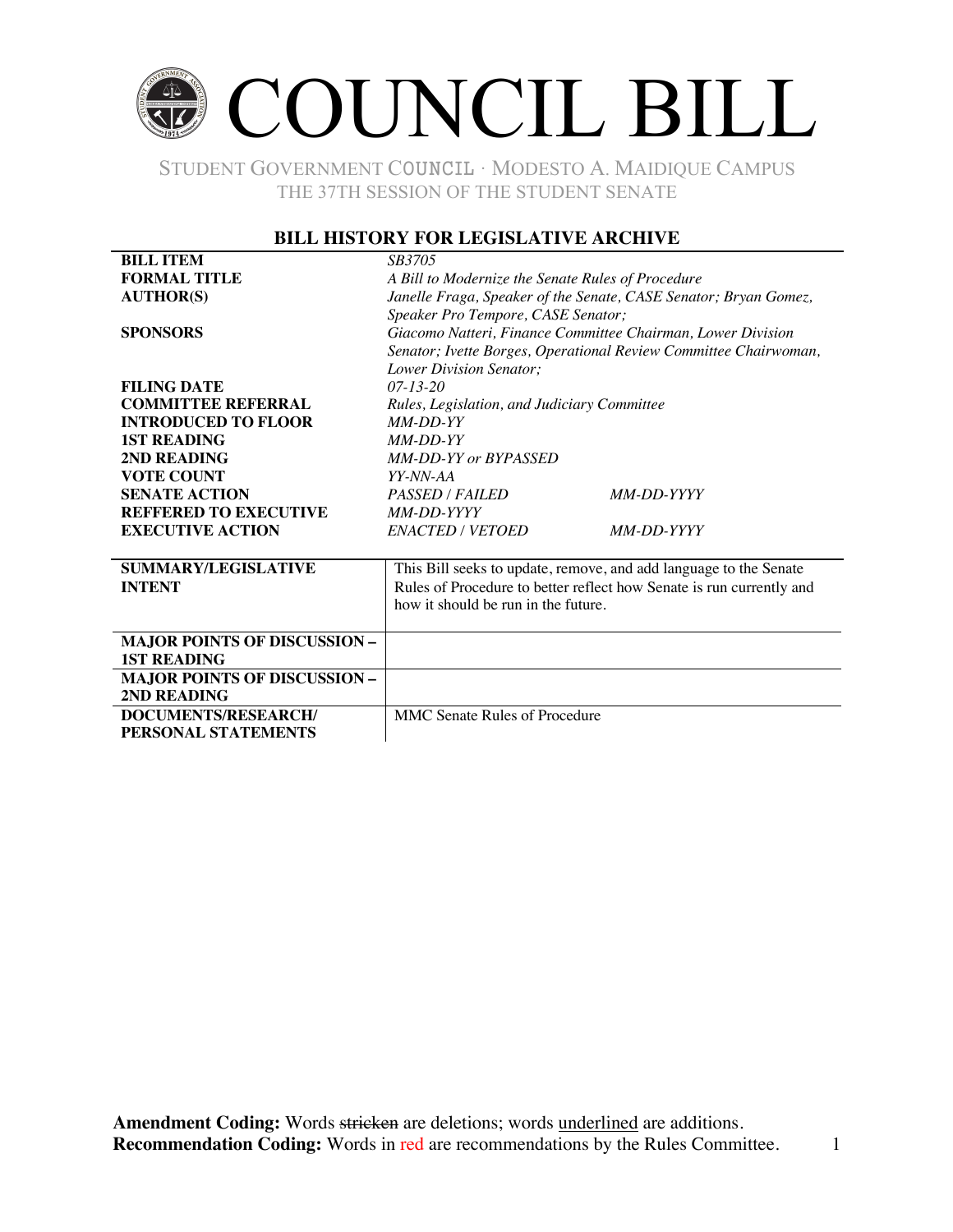# COUNCIL BILL

STUDENT GOVERNMENT COUNCIL ∙ MODESTO A. MAIDIQUE CAMPUS THE 37TH SESSION OF THE STUDENT SENATE

| <b>Bill Item</b>          | <i>SB3705</i>                                                    |  |  |  |
|---------------------------|------------------------------------------------------------------|--|--|--|
| <b>Formal Title</b>       | A Bill to Modernize the Senate Rules of Procedure                |  |  |  |
| <b>Author(s)</b>          | Janelle Fraga, Speaker of the Senate, CASE Senator; Bryan Gomez, |  |  |  |
|                           | Speaker Pro Tempore, CASE Senator;                               |  |  |  |
| <b>Sponsors</b>           | Giacomo Natteri, Finance Committee Chairman, Lower Division      |  |  |  |
|                           | Senator; Ivette Borges, Operational Review Committee Chairwoman, |  |  |  |
|                           | Lower Division Senator;                                          |  |  |  |
| <b>Filed</b>              | $07 - 13 - 20$                                                   |  |  |  |
| <b>Committee Referral</b> | Rules, Legislation, and Judiciary Committee                      |  |  |  |

# **A BILL TO MODERNIZE THE SENATE RULES OF PROCEDURE BY UPDATING ITS LANGUAGE TO ADDRESS CURRENT ISSUES AND PAST TROUBLES**

# *Be it enacted by the Student Senate of the Student Government Association of the Modesto A. Maidique Campus of Florida International University assembled,*

# **SECTION 1. SHORT TITLE.**

a) This Bill may be cited as the "2020 SROP Update Act".

#### **SECTION 2. TERMS**

- a) "FIU" refers to Florida International University, its administration, or the student community of the university;
- b) "SGA" refers to the Student Government Association of Florida International University;
- c) "SGC-MMC," "SGC," or "MMC" refer to the Student Government Council of the FIU Modesto A. Maidique Campus;
- d) "SROP," "ROP," or "The Rules" refer to the SGC-MMC Senate Rules of Procedure;

# **SECTION 3. AUTHORITY**

The Proposal outlined in this Bill is in compliance with the authority granted in Article III,

Section 5 (A) 1 of the SGA Constitution as well as restated in Article III, Section 3.01 (b) i-1 of

the SGC-MMC Statutes, stating that "[The Senate shall] enact and diligently carryout all

legislation necessary and proper for the general welfare of the Student Body." Furthermore,

given the nature of this Bill, which seeks to alter the Senate Rules of Procedure, this Bill's

**Amendment Coding:** Words stricken are deletions; words underlined are additions. **Recommendation Coding:** Words in red are recommendations by the Rules Committee. 2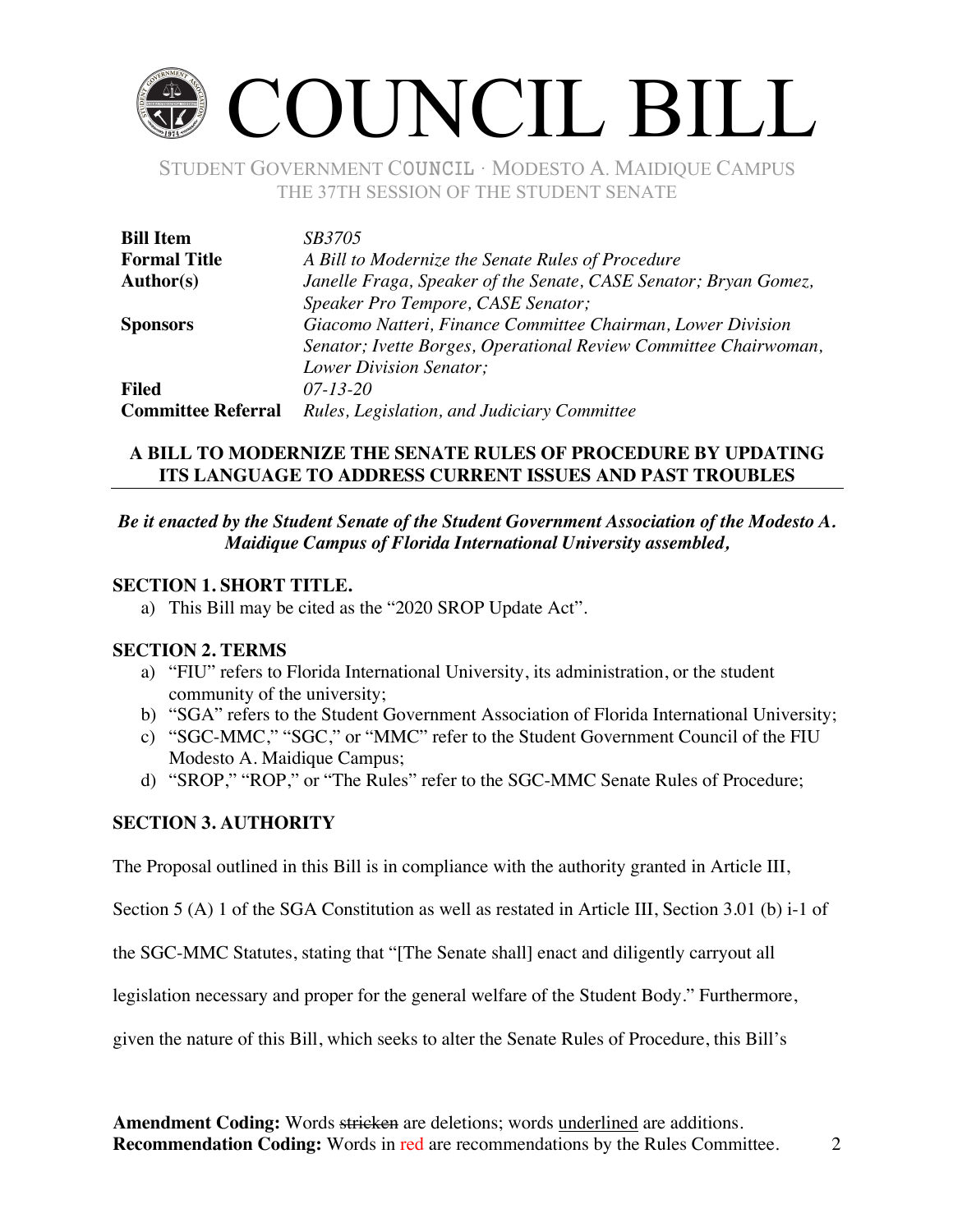

referral to the Rules, Legislation, and Judiciary Committee is in compliance with the procedure

outlined in Article III, Section 3.05 (e) (3) of the SGC-MMC Statutes.

#### **SECTION 4. BILL**

**RULE II.** Meetings of the Senate

**Section 2.01** Meeting Time and Place

(a) The Senate shall convene every Monday during the Fall and Spring semesters at 4:00 p.m. in the Student Government chambers located in room GC 150.

(i) In the event of a crisis (e.g. Public health emergencies, natural disasters, or similar unforeseen circumstances) or any other sort of emergency, the Speaker of the Senate may choose to convene Senate sessions virtually until it is deemed safe to return to GC 150."

… … … … … … …

#### **Section 2.04** Agenda

(a) The agenda for each Senate meeting shall be produced by the Clerk of Council and communicated to all the members of the Senate at least twenty four (24) hours prior to each Senate meeting.

(i) The agenda shall include all legislation submitted to the Speaker of the Senate-Clerk of Council, and the Rules, Legislation, and Judiciary Committee.

… … … … … … … …

**RULE III.** Attendance in the Senate

#### **Section 3.02** Absences

(a) To be counted as present, Student Government Council members must be present for a majority of the meeting.

(i) Senators who are tardy and/or leave early, and stay for less than the majority of the meeting shall be considered absent, regardless of whether they present an

**Amendment Coding:** Words stricken are deletions; words underlined are additions. **Recommendation Coding:** Words in red are recommendations by the Rules Committee. 3 excuse. Should a senator have submitted an excuse for late arrival or early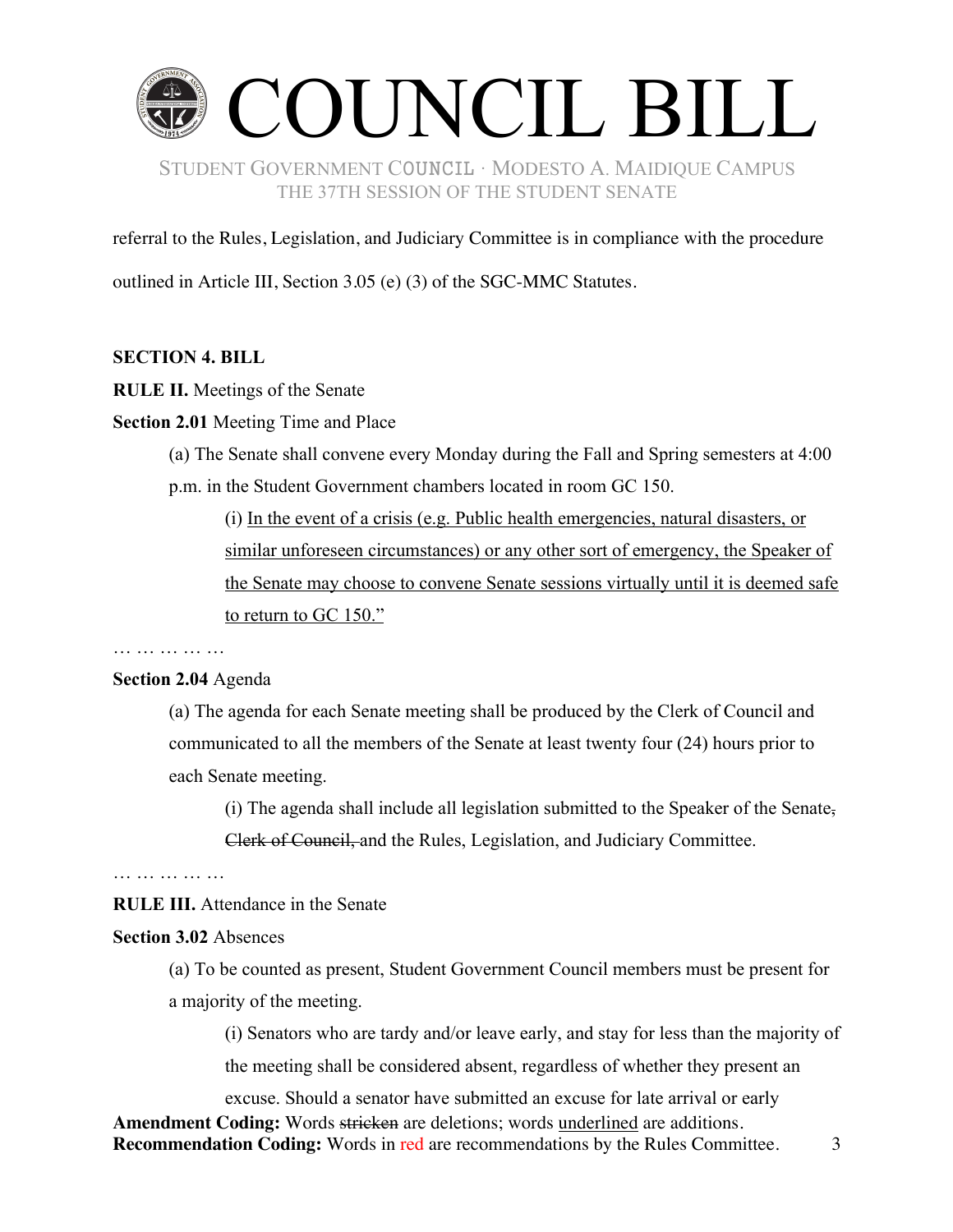

departure, then the absence shall-may be considered excused via the discretion of the Internal Affair Committee; otherwise the absence is considered unexcused.

(ii) Senator may attend Senate meetings virtually only during the summer semester in the case that they have an excused absence at the discretion of the Speaker of the Senate.

… … … … … … … …

**RULE IV.** Floor Rules

**Section 4.05** Behavioral Standards

(d) Senators are expected to refrain from discussing Senate business during an ongoing meeting anywhere other than the Senate floor. This is to include both physical and virtual spaces.

… … … … … …

**RULE V.** Debate Rules

# **Section 5.02** Legislation

(e) A period of pro/con debate shall may be held.

(i) After a period of non-debatable technical questioning, Senators can move to initiate a period of pro/con debate on the business at hand.

… … … … … … … …

**RULE VIII.** Committees

**Section 8.02** Committee Rules

(c) Each Committee shall consider legislation as deemed by Article V Article III of the SGC-MMC Statutes.

#### **Section 8.03** Assignments

(a) Committee membership shall be determined by the Speaker of the Senate in accordance to with the written preference and schedule of each Senator.

(ii) Should a Senator object to his assignment, he or she must present a written request for a reassignment to the Speaker. Student Senate. of the Senate.

Amendment Coding: Words stricken are deletions; words underlined are additions. **Recommendation Coding:** Words in red are recommendations by the Rules Committee. 4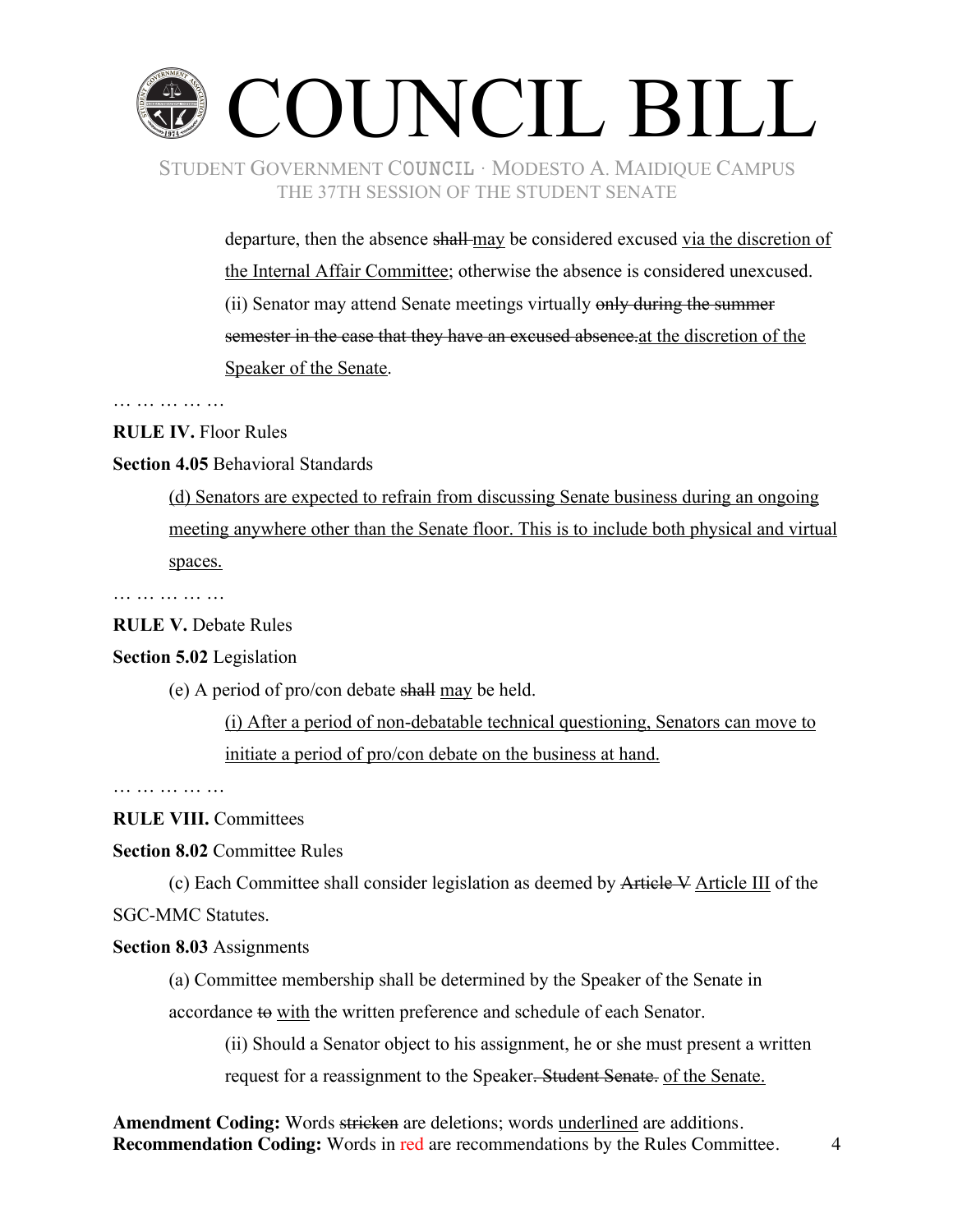# COUNCIL BILL

# STUDENT GOVERNMENT COUNCIL ∙ MODESTO A. MAIDIQUE CAMPUS THE 37TH SESSION OF THE STUDENT SENATE

1) The request must specify the reason for the objection. 2) Upon consideration of the request, the Speaker shall decide whether to reassign the Senator. The Speaker shall notify the Senator of their decision in writing and shall explain how the Senator may appeal the Speaker's decision via a supermajority vote of the Senate.

#### … … … … … … … …

# **RULE IX.** Legislation

**Section 9.01** Definition of Legislation

(d) Appropriations are pieces of legislation that allocate an amount of the Finance Committee's budget for a certain purpose.

# **Section 9.02** Submission of Legislation

(a) All legislation being brought before the Senate must be submitted to the Clerk of Council, Speaker of the Senate, and the chair of the Rules, Legislation, and Judiciary Committee and the chair of the Internal Affairs Committee by 5:00pm the Thursday prior to the Senate meeting during which the piece will be presented.

(iii) When receiving the legislation, the Clerk of Council Rules, Legislation, and Judiciary Committee Chair will assign an identifier to the piece.

1) All council legislation will be given an identifier, commencing with S.R. either SA for Appropriations, SB for Bills, or SR for Resolutions, and to be followed by the year and the legislation number  $(YY#)$  starting at one (1). When a new Senate body is elected, the legislation number will reset to one  $(1)$ .

# **Section 9.03** Written Amendments

(b) Written amendments shall be submitted to the Speaker of the Senate, the Clerk of Council, and Internal Affairs Committee Chair the Rules, Legislation, and Judiciary Committee Chairperson.